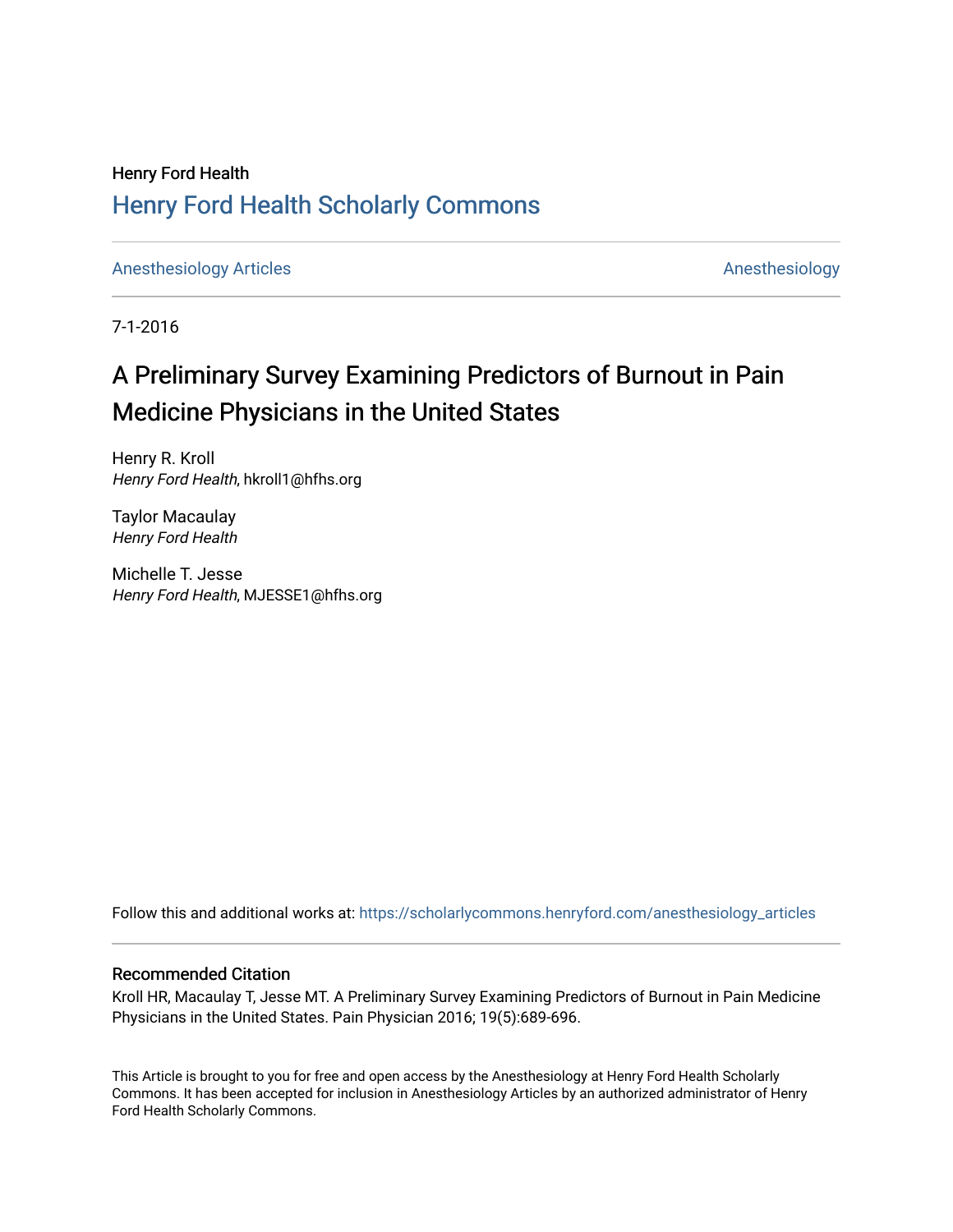Health Policy

# A Preliminary Survey Examining Predictors of Burnout in Pain Medicine Physicians in the United States

Henry Kroll, MD<sup>1,2</sup>, Taylor Macaulay, BA<sup>3</sup>, and Michelle Jesse, PhD<sup>3,4,5</sup>

From: <sup>1</sup>Department of Anesthesiology, Henry Ford Health System, Detroit, MI; 2 Department of Anesthesiology, Wayne State School of Medicine, Detroit, MI; 3 Transplant Institute, Henry Ford Health System, Detroit, MI; 4Consultation-Liaison Psychiatry, Department of Behavioral Health, Henry Ford Health System, Detroit, MI; 5Center for Health Policy & Health Services Research Detroit, MI

Address Correspondence: Henry Kroll, MD Clinical Associate Professor of Anesthesiology, Wayne State School of Medicine Senior Staff Anesthesiologist, Department of Anesthesiology, Henry Ford Health System 2799 West Grand Boulevard, Detroit, MI E-mail: hkroll1@hfhs.org dd

Disclaimer: There was no external funding in the preparation of this manuscript.

Manuscript received: 02-05-2016 Revised manuscript received: 04-25-2016 Accepted for publication: 05-16-2016

Free full manuscript: www.painphysicianjournal.com **Background:** Burnout is a prolonged response to chronic emotional and interpersonal stressors on the job, defined by 3 dimensions: exhaustion, depersonalization, and reduced personal accomplishment. While there is a growing body of research on burnout in physicians, there is a dearth of literature on burnout in pain medicine physicians.

**Objective:** This study aimed to determine the incidence of burnout amongst pain medicine physicians and whether there are sociodemographic or psychological demand characteristics of the job setting that predict burnout in pain medicine physicians.

**Study Design and Setting:** Cross-section survey of pain medicine physicians across the United States.

Methods: Pain medicine physicians were asked questions on sociodemographics and professional characteristics and measures of decisional authority, psychological job demands, job insecurity, perceived coworker support, and job dissatisfaction.

**Results:** Two hundred seven pain medicine physicians' responses were analyzed, 60.4% reported high emotional exhaustion, 35.7% reported high depersonalization, and 19.3% reported low personal accomplishment. Greater psychological job demands and greater job dissatisfaction predicted greater emotional exhaustion. Younger age and greater job dissatisfaction predicted higher depersonalization. Lastly, lower coworker support and greater job dissatisfaction predicted lower personal accomplishment. There were no statistical violations of assumptions or collinearity.

Limitations: Low response rate and potential for response bias limit generalizability of the study.

**Conclusion(s):** Pain medicine physicians in the United States reported high levels of emotional exhaustion, often considered the most taxing aspect of burnout. Job dissatisfaction appeared to be the leading agent in the development of all 3 components of burnout in pain medicine physicians in the United States.

Key words: Burnout, pain medicine physicians, job dissatisfaction, decisional authority, psychological job demands

Pain Physician 2016; 19:E689-E696

II
I
ncreased physician strain can hinder efficient and effective patient care (1,2). Strain occurs when job demands are high and decisional autonomy or latitude is low (3). Although strain exists in many ncreased physician strain can hinder efficient and effective patient care (1,2). Strain occurs when job demands are high and decisional autonomy occupations, chronic strain resulting in burnout has

been found to be highest in professions with low levels of personal control, poor support systems, and high job demands and expectations (4,5). Three dimensions characterize burnout: emotional exhaustion, depersonalization (cynicism), and reduced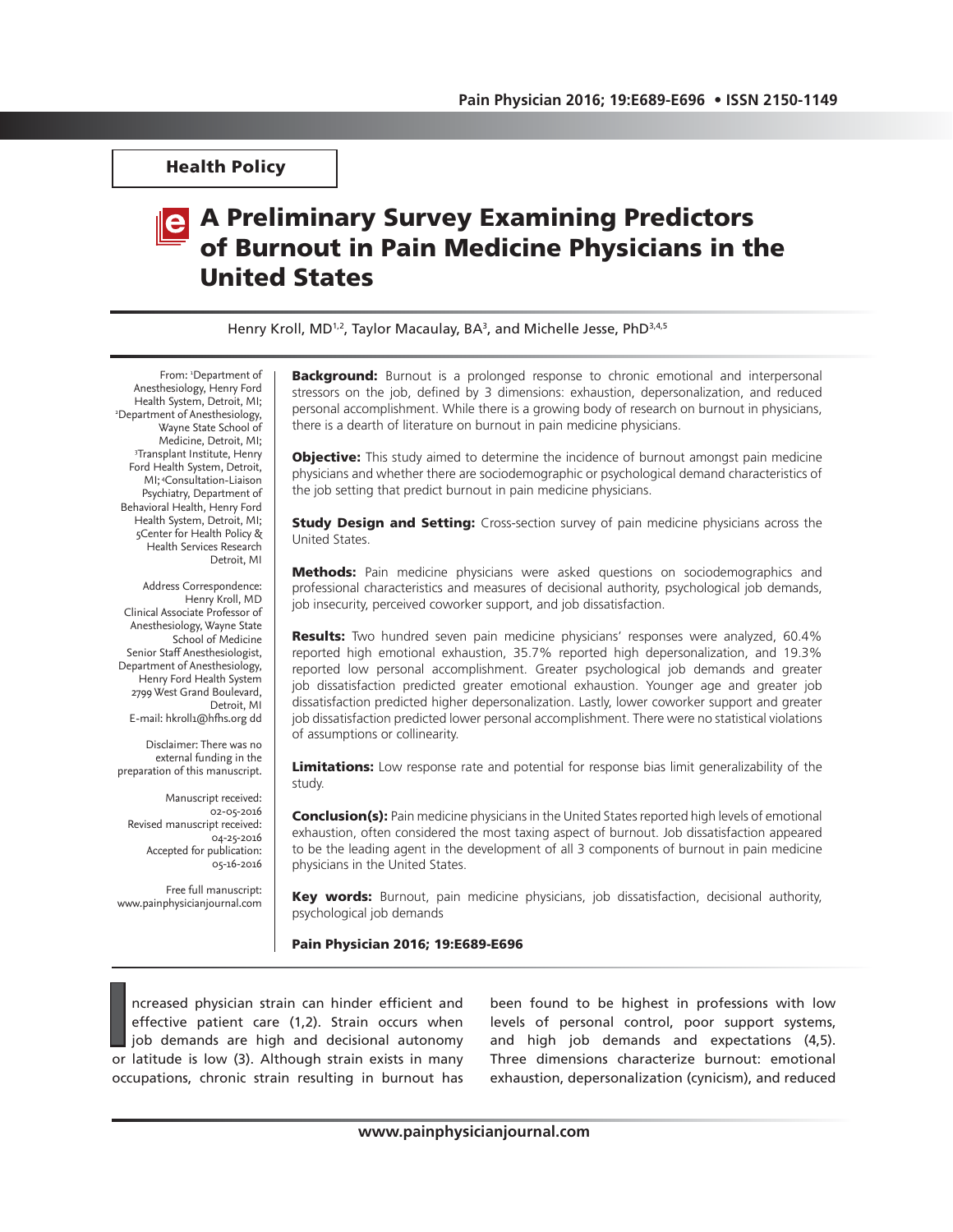personal accomplishment (inefficacy) (6). Burnout is prevalent in the practice of medicine and is associated with job dissatisfaction, increased risk of medical errors, malpractice lawsuits, as well as increased potential for substance abuse and suicidal ideations (7,8). As such, developing burnout has the serious potential to challenge a physician's ability to "do no harm."

Currently, there is a dearth of research on burnout in providers caring for patients with chronic, non-malignant pain. Research has examined provider burnout in anesthesiology (9) and to a lesser extent in physical medicine and rehabilitation (PM&R) (10). However, following a thorough literature search, no studies were located specifically on burnout in pain medicine physicians in the United States. In studies assessing anesthesiologists, compared to colleagues who do not develop burnout, anesthesia professionals at increased risk for burnout report greater psychological job demands and job dissatisfaction (11,12). Greater decisional authority or autonomy is related to higher levels of job satisfaction and appears to promote resiliency against the negative health effects of work related stress (13,14). Coworker support displayed similar patterns; greater perceived support from anesthesia colleagues and superiors is positively associated with job satisfaction and may counteract the effects of work related stressors (14-16). One study surveyed Italian PM&R therapists, nurses, and technicians, and included 24 PM&R physicians. The authors reported the physicians indicated moderate levels of emotional exhaustion, moderate levels of depersonalization, and low levels of personal accomplishment (10). These studies give some insight on burnout and work stress factors in anesthesiology or PM&R professions; however, the pain medicine subspecialty has yet to be examined.

The role of a pain medicine physician requires a delicate balance as working with chronic, non-malignant pain patients has many challenges. Some of the difficulties include diagnostic uncertainties (both pain related etiology but also identifying which patients are at increased risk for opiate abuse/misuse), costly interventions with potentially limited efficacy, and patients with high rates of comorbid psychiatric disorders (17- 21). With an increase in patients suffering from chronic pain (22-24), focusing on the pain physicians' ability to provide specialized care while avoiding burnout is crucial.

Our first objective of this study was to estimate the prevalence of emotional exhaustion, depersonalization, and reduced personal accomplishment in pain

medicine physicians practicing in the United States. Our second study objective, applying Karasek's Job Demand-Control-Support (DCS) (25) model, was to assess the association between demographic, medical practice characteristics, decisional authority, psychological job demands, job insecurity, perceived coworker support, and job dissatisfaction on burnout in a sample of pain medicine physicians in the United States.

### **METHODS**

#### Study Design and Participants

This study was an observational, cross-sectional study design. All data collection was performed with approval of the Institutional Review Board (IRB) within the Department of Research at Henry Ford Health Systems, Detroit, MI. Pain medicine physicians who were active members in good standing with the American Society of Interventional Pain Physicians (ASIPP) were recruited through registered email addresses (with ASIPP approval). Emails introduced the study and provided a link to the survey (via a secured external site, www.surveymonkey.com). The first page of the survey explained that responding to the survey indicated consent. Participants were required to provide electronic written consent in order for the link to proceed to the survey. In order to maximize participation, 2 waves of recruitment email were sent during the summer of 2013, approximately one month apart, to all active ASIPP members.

#### **Measurements**

Socio-demographic data included age, gender, and race/ethnicity. Professional data included characteristics of current practice (e.g., group versus private practice) and primary medical specialty.

To assess burnout we utilized the Maslach Burnout Inventory-Human Services Survey (MBI-HSS) (26). This 22-item measure is considered the "gold-standard" for assessing the 3 main dimensions of burnout: emotional exhaustion (EE), depersonalization (DP), and personal accomplishment (PA). Responses are based upon a 7-point Likert subscale from 0 (never) to 6 (every day) and the 3 subscales are summed to produce total EE, DP, and PA scores. Scores were categorized as low, moderate, or high (EE, DP, and PA) as outlined in the MBI manual (26).

To assess psychological job characteristics we utilized components of the Job Content Questionnaire (JCQ) (25,27) which evaluates high-demand/low con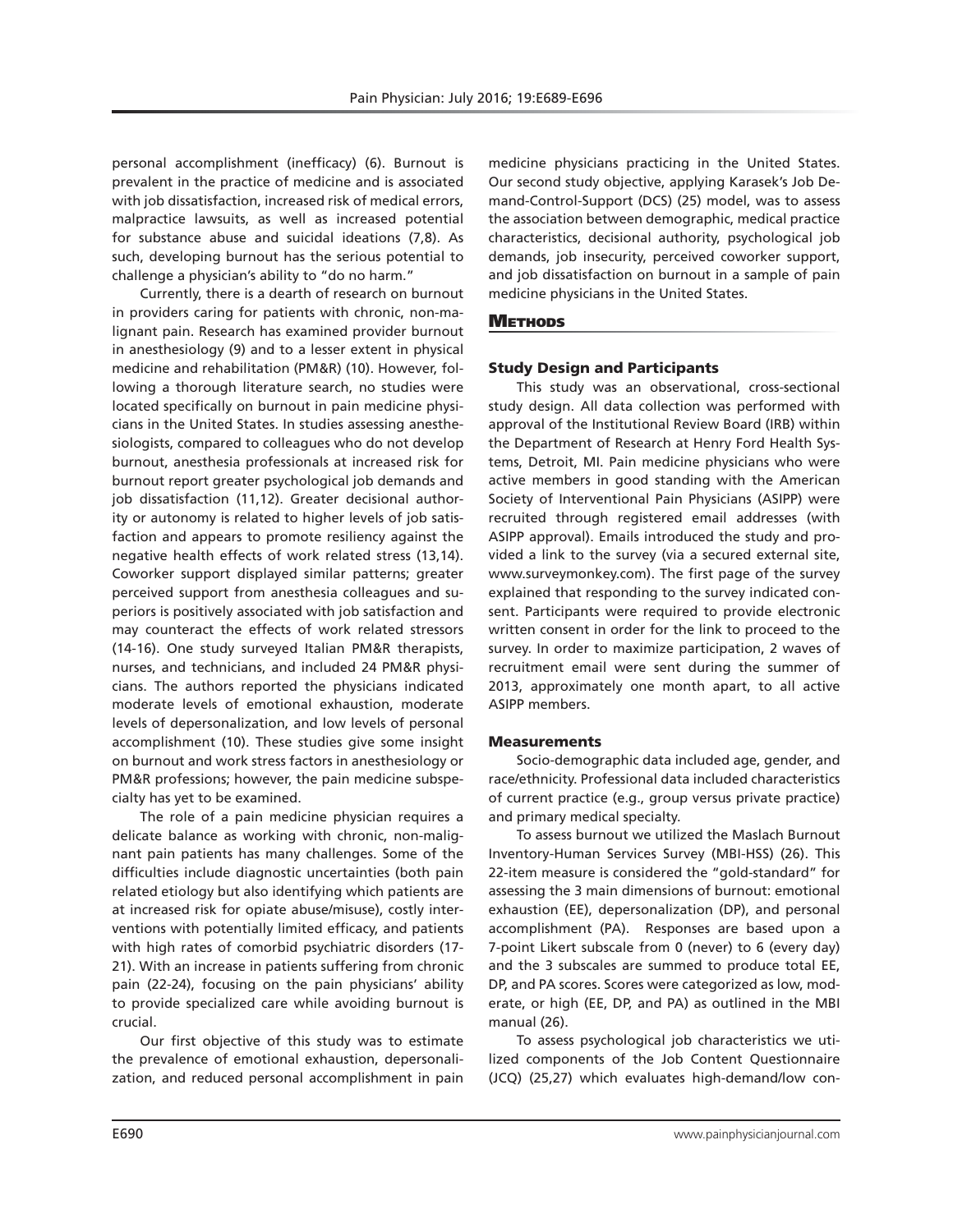trol/low support models of job stress. We evaluated 5 components of the JCQ survey: decisional authority, psychological job demands, job insecurity, perceived coworker support, and job dissatisfaction. Responses for the scales are based upon a 4-point Likert scale from 1 (strongly disagree) to 4 (strongly agree). Each scale was scored in accordance with the JCQ manual (27).

#### Statistical Methods

Analyses were conducted using SAS/STAT® software. Descriptive statistics were run for all variables. Appropriate bivariate analyses were conducted to determine whether there were significant relationships between variables, to check for redundancy, and to test for individual significance with the 3 subscales of burnout (EE, DP, and PA). Three stepwise multiple linear regression analyses were conducted with each subscale of the MBI-HSS (EE, DP, and PA) as the outcome variables. We decided a priori to include outlined predictor variables in the models which included age, gender, current practice (private, group, university, community, and other), medical specialty (anesthesiology, PM&R, and other), decisional authority, psychological job demands, job insecurity, perceived coworker support, and job dissatisfaction. In an effort not to overfit the models and an empirically unclear history of relationship with the development of burnout, we determined we would include race/ethnicity in the final regression models only if there were significant bivariate differences on EE, DP, or PA based upon race/ethnicity. Age and gender were retained regardless as they have a stronger empirical history with the 3 subscales of burnout.

#### **RESULTS**

Of the 3,846 recruitment emails sent, 280 pain physicians responded (7.3% response rate), and 207 respondents provided adequate responses to be included in the final analysis (completed the survey in its entirety). This was a much lower response rate than expected, but was determined at least partially due to recipients' email security blocking the email due to the enclosed link (as determined by our information technology department). We do not know how many emails were blocked. Characteristics of the participants are shown in Table 1. Presented in Table 2 is the distribution of low, moderate, and high scores on the MBI-HSS. There were no significant differences on the 3 outcomes of interest (EE, DP, and PA; see Table 3) based upon gender, race, or current practice. There was no significant difference between the 3 specialty categories on either emotional exhaustion or personal accomplishment. However, there was a significant difference on the depersonalization scale,  $F(2, 204) =$ 3.751,  $P = 0.02$ . Follow-up Tukey's indicated those who reported their medical specialty to be PM&R reported significantly higher levels of depersonalization (M 13.08, SD 7.90) than those who reported their specialty to be anesthesiology (M 10.21, SD 6.87), *P* = .03. There was no significant difference between anesthesiology and "other" (M 9.06, SD 5.63), *P* = .81, or PM&R and "other," *P* = .11. Presented in Table 4 are Pearson correlations between continuous variables. Finally, we ran 3 stepwise

Table 1. *Respondent characteristics (N = 207).*

| Variable                                   | N(%          |
|--------------------------------------------|--------------|
| Age [mean, $SD$ ]                          | 47.38 (8.62) |
| Gender                                     |              |
| Male                                       | 176 (85%)    |
| Female                                     | 31 (15%)     |
| Race/Ethnicity                             |              |
| Black/African American                     | $6(2.9\%)$   |
| Pacific Islander                           | $3(1.4\%)$   |
| Asian                                      | 29 (14.0%)   |
| White/Caucasian                            | 142 (68.6%)  |
| Other                                      | 16(7.7%)     |
| Prefer not to respond                      | $11(5.3\%)$  |
| <b>Current Practice</b>                    |              |
| Private practice (< 20 providers)          | 139 (67.1%)  |
| Group practice                             | 16 (7.7%)    |
| University practice                        | 22 (10.6%)   |
| Community hospital                         | 19 (9.2%)    |
| other                                      | $11(5.3\%)$  |
| Specialty                                  |              |
| Anesthesiology                             | 137 (66.2%)  |
| PM&R                                       | 54 (26.1%)   |
| Other (e.g., Internal Medicine, Neurology) | 16(7.7%)     |

Table 2. *Burnout levels in pain medicine physicians.* 

|                         | Moderate<br>Low |            | High          |
|-------------------------|-----------------|------------|---------------|
| Emotional Exhaustion    | 45 (21.7%)      | 37(17.8%)  | $125(60.4\%)$ |
| Depersonalization       | 67 (32.4%)      | 66 (31.9%) | 74 (35.7%)    |
| Personal Accomplishment | $40(19.3\%)$    | 71 (34.2%) | 96 (46.4%)    |

Note: **Bolded** indicates high levels of burnout, N (%), based on established cutoffs from Maslach C, Jackson SE, Leiter MP. *Maslach Burnout Inventory.* Third edition. Scarecrow Education, Lanham, MD, 1997 (26).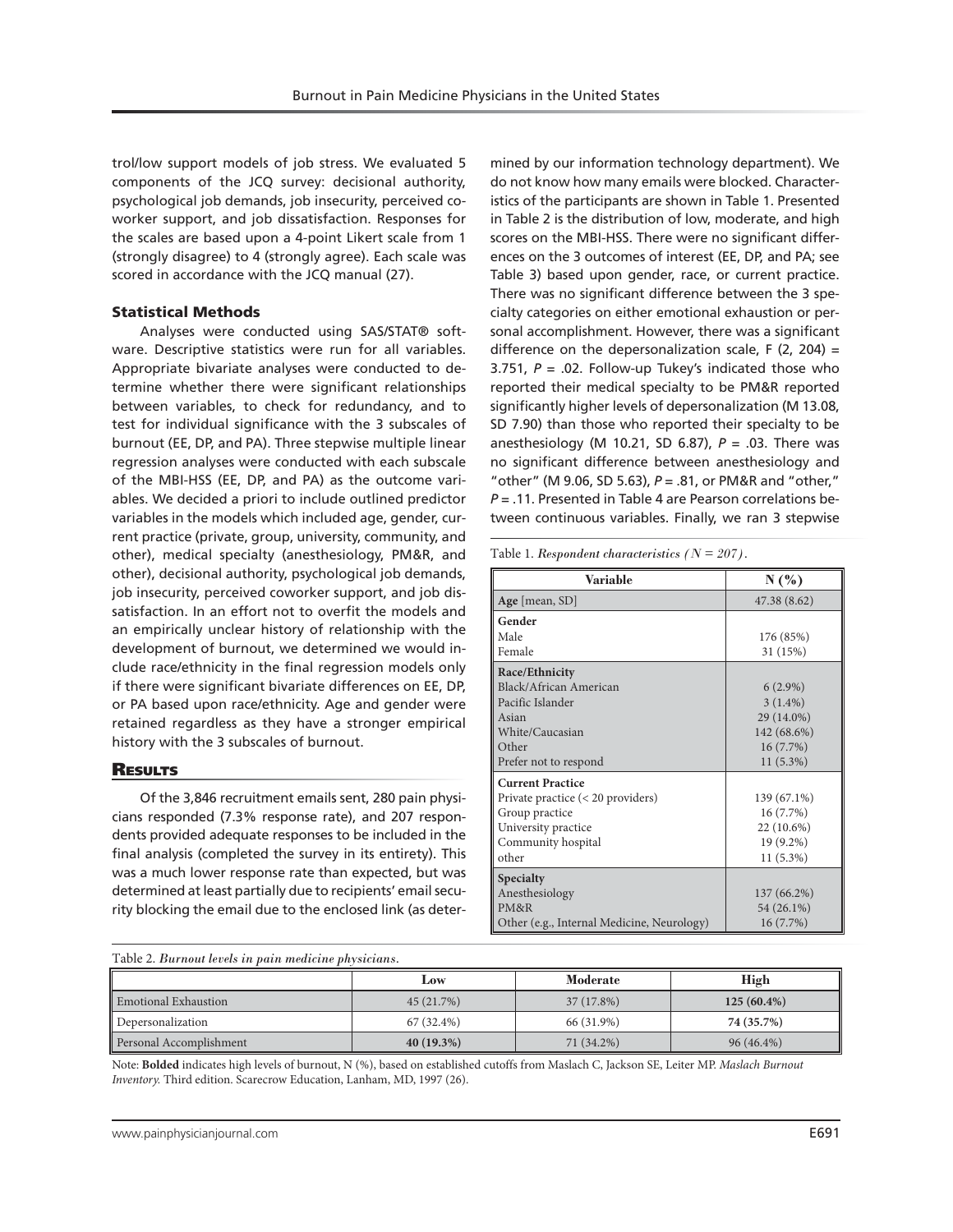|                          | <b>Emotional Exhaustion</b> | <b>Depersonalization</b> | <b>Personal Accomplishment</b> |
|--------------------------|-----------------------------|--------------------------|--------------------------------|
| <b>Gender</b>            |                             |                          |                                |
| Male                     | 28.81 (12.98)               | 10.76(7.11)              | 37.11 (7.49)                   |
| Female                   | 30.74 (14.94)               | 11.46(7.60)              | 37.45 (6.82)                   |
| Race                     |                             |                          |                                |
| Black/African American   | 29.00 (13.08)               | 11.67(9.20)              | 35.16 (10.41)                  |
| Asian                    | 25.89 (14.18)               | 9.59(8.05)               | 36.16(6.83)                    |
| White/Caucasian          | 30.03 (13.05)               | 11.26(6.91)              | 37.59 (6.62)                   |
| Preferred not to respond | 25.31 (11.54)               | 8.75(7.00)               | 36.31 (8.49)                   |
| Other                    | 34.40 (12.28)               | 10.20(8.61)              | 38.20 (6.91)                   |
| <b>Practice</b>          |                             |                          |                                |
| Private practice         | 28.87 (13.15)               | 10.43(7.03)              | 37.66 (6.60)                   |
| University practice      | 26.35(14.16)                | 11.73(8.39)              | 37.45 (7.99)                   |
| Community practice       | 32.00 (11.90)               | 12.77(7.00)              | 33.94 (8.28)                   |
| Group practice           | 30.87 (14.01)               | 12.38(7.33)              | 39.10 (7.03)                   |
| Other                    | 30.00 (13.19)               | 9.18(6.38)               | 37.61 (4.58)                   |
| <b>Specialty</b>         |                             |                          |                                |
| Anesthesiology           | 29.19 (12.34)               | 10.21(6.87)              | 36.98 (6.79)                   |
| PM&R                     | 29.83 (15.30)               | 13.08 (7.90)             | 38.74 (7.30)                   |
| Other                    | 25.93 (13.06)               | 9.06(5.63)               | 36.54 (6.29)                   |

Table 3. *Differences on emotional exhaustion, depersonalization, and personal accomplishment subscales across demographic and professional characteristics.* 

Note. Means and standard deviations (in parentheses) reported. Student's t-test was used to examine differences in gender. Analyses of variances (ANOVAs) were used to examine differences across races, practices, or specialties. On the 3 ANOVAs run, there were no violations of normality. **Bolded** items are significantly different from each other. Potential ranges of emotional exhaustion are 0 – 54, depersonalization ranges are 0 – 30, and personal accomplishment ranges are 0 – 48.

Table 4. *Pearson correlations between continuous variables.* 

|                    | 2.       | 3.        | 4.       | 5.       | 6.       | 7.        | 8.        | 9.        |
|--------------------|----------|-----------|----------|----------|----------|-----------|-----------|-----------|
| $\parallel$ MBI-EE | $.623**$ | $-.309**$ | $-.039$  | $-.208*$ | $.572**$ | $.284**$  | $-.308**$ | $.615**$  |
| $\parallel$ MBI-DP |          | $-.320**$ | $-.163*$ | $-.185*$ | $.209*$  | $.252**$  | $-.240**$ | $.436**$  |
| $\parallel$ MBI-PA |          |           | $-.001$  | $.239**$ | $-.172*$ | $-.287**$ | $.426**$  | $-.470**$ |
| Age                |          |           |          | .107     | .019     | .043      | .051      | $-.009$   |
| JCQ DA             |          |           |          |          | $-.122$  | $-.278**$ | $.324**$  | $-403**$  |
| <b>JCQ PJD</b>     |          |           |          |          |          | $.250**$  | $-.201*$  | $.482**$  |
| $\parallel$ JCQ JI |          |           |          |          |          |           | $-.281**$ | $.410**$  |
| $\vert$ JCQ CS     |          |           |          |          |          |           |           | $-.406**$ |
| JCQ JD             |          |           |          |          |          |           |           |           |

Note. \**P* ≤ .05, \*\**P* ≤ .001, MBI-EE Emotional Exhaustion, MBI-DP Depersonalization, MBI-PA Personal Accomplishment, JCQ DA Decisional Authority, JCQ PJD Psychological Job Demands, JCQ JI Job Insecurity, JCQ CS Coworker Support, JCQ JD Job Dissatisfaction

multiple linear regressions with the 3 subscales of the MBI-HSS (EE, DP, and PA) as outcomes and predictors including age, gender, current practice, medical specialty, decisional authority, psychological job demands, job insecurity, perceived coworker support, and job dissatisfaction (Table 5). For emotional exhaustion the model was significant with 2 variables, accounting for 47.7% of the variance. Greater psychological job demands and more job dissatisfaction predicted high emotional exhaustion. For depersonalization, the model was significant with 2

variables, accounting for 21.5% of the variance. Younger age and more job dissatisfaction significantly predicted more depersonalization. For personal accomplishment, the model was also significant for 2 variables, accounting for 28.6% of the variance. Lower perceived coworker support and greater job dissatisfaction were associated with lower levels of personal accomplishment. None of the 3 models violated statistical assumptions (no indication of collinearity). Examples of distributions of job dissatisfaction responses are included in Table 6.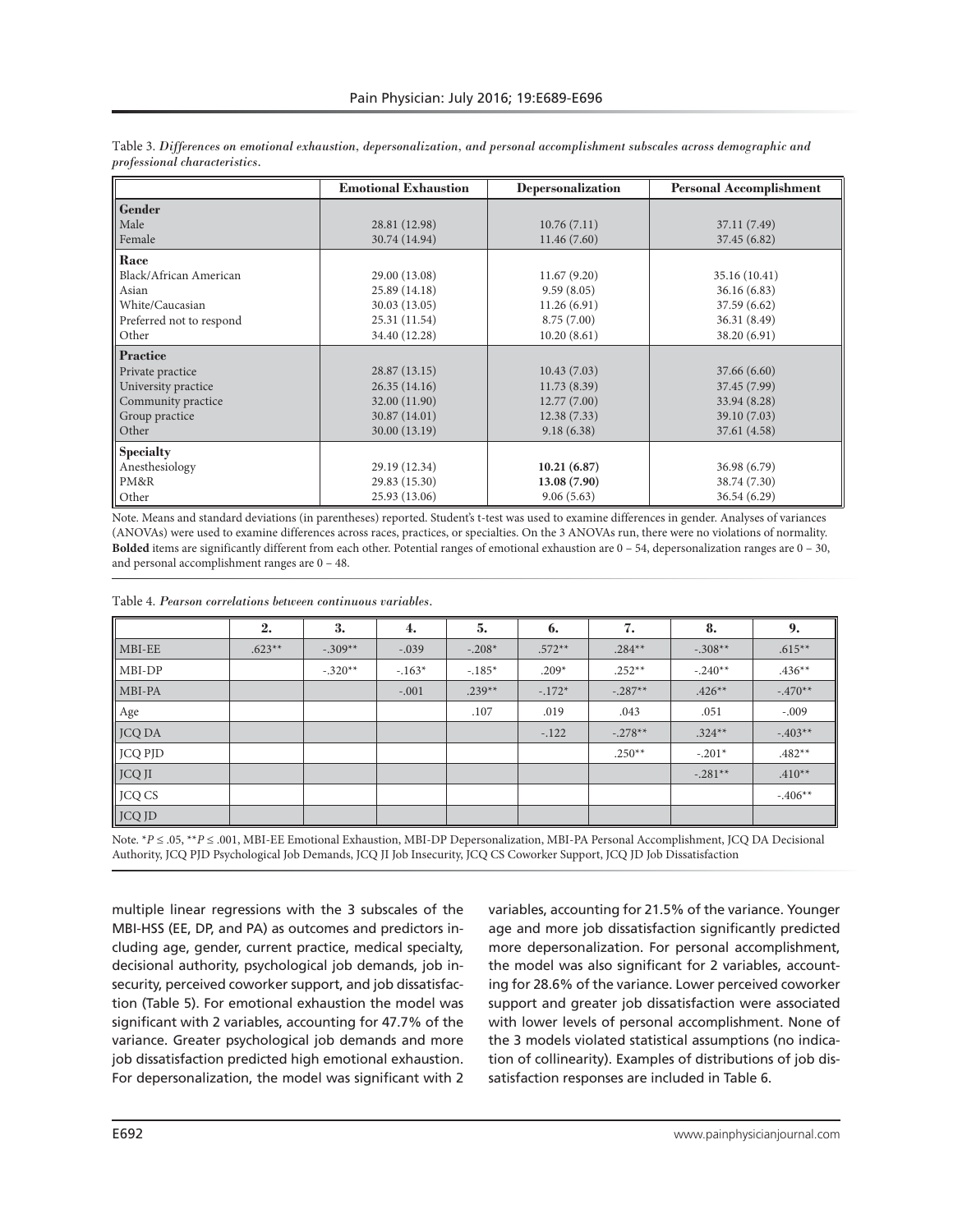|                                         | <b>Estimate (SE)</b> | $\mathbf{R}^2$ |         |
|-----------------------------------------|----------------------|----------------|---------|
| Emotional Exhaustion, $F(2) = 93.35$    |                      | .477           | < .001  |
| <b>Psychological Job Demands</b>        | 0.75(0.12)           |                | < .001  |
| Job Dissatisfaction                     | 49.21 (6.42)         |                | < .001  |
| Depersonalization, $F(2) = 27.94$       |                      | .215           |         |
| Age                                     | $-0.13(0.05)$        |                | < .011  |
| lob Dissatisfaction                     | 26.25(3.75)          |                | < .001  |
| Personal Accomplishment, $F(2) = 41.02$ |                      | .286           | $-.001$ |
| Coworker Support                        | 0.82(1.19)           |                | < .001  |
| Job Dissatisfaction                     | $-20.71(3.76)$       |                | < .001  |

Table 5. *Stepwise multiple linear regressions.*

Note. n = 207

Table 6. *Examples of job dissatisfaction responses in pain medicine physicians.*

|                         | Not satisfied/<br>not likely | Somewhat/<br>doubtful | Very much/<br>likely |
|-------------------------|------------------------------|-----------------------|----------------------|
| Satisfied with job      | 40 (19.3%)                   | $104(50.2\%)$         | 63 (30.4%)           |
| Recommend job to friend | 42 (20.3%)                   | 88 (42.5%)            | 77 (37.2%)           |
| Look for new job        | 116 (56.0%)                  | 49 (23.7%)            | $42(20.3\%)$         |

Note: **Bolded** indicates high levels of job dissatisfaction, N (%)

#### **Discussion**

As the number of non-malignant, chronic pain patients and opioid prescription utilization continues to increase (28-30), research has emerged on provider beliefs/attitudes regarding chronic pain patients and mitigating risks associated with the provision of care to these patients (31-35). However, research has yet to emerge examining the negative effects of burnout on pain medicine providers. To our knowledge, this is the first study assessing burnout in pain medicine physicians in the United States. The respondents of this study reported high levels of burnout, particularly emotional exhaustion which is often considered the most obvious and draining symptom of burnout (6). In fact, almost two-thirds of the respondents reported high levels of emotional exhaustion, indicating they find their work draining, stressful, demanding, and frustrating. High emotional exhaustion puts American pain physicians at risk for a number of negative outcomes that have been associated with burnout.

Across the 3 components of burnout, job dissatisfaction appeared to be a driving force in relation to the development of burnout in pain medicine physicians. Contributors to job satisfaction in anesthesiologists have included having experienced and skilled assistants, professional autonomy, fewer working hours, and reduced workloads (14,15,36). However, a number of these studies were performed in countries other than the United States (with very different health care systems) and have not focused on the subspecialty of pain medicine. In an older study, PM&R physicians have reported high levels of job satisfaction with professional autonomy as an important correlate with job satisfaction (37). While we can hypothesize what contributes to job dissatisfaction in pain medicine physicians in the United States given their known challenges, understanding which stressors most contribute is an important next step in addressing burnout in this population. Of this study's participants, approximately one fifth reported they were not satisfied with their job, would not recommend their job to a friend, and were likely to look for a different position. While job dissatisfaction in pain medicine physicians in the United States may not be arguably dissimilar in incidence from other physician populations (38,39), we would argue the importance of paying attention to these levels for 2 reasons. First, regardless if levels are comparable, this is a sizable proportion of highly trained and specialized individuals who are dissatisfied with their role, and thus warrants further attention. Second, job dissatisfaction is associated with greater risk of turnover in physician populations (38). This is particularly concerning given the incredible need for this specialty in the care of the expanding population of chronic pain patients (23).

 Consistent with research in other physician populations (40,41) our study revealed reduced job satisfaction and greater psychological job demands (e.g., inadequate time to complete tasks, conflicting demands) played an important role in the development of emotional exhaustion in pain medicine physicians in the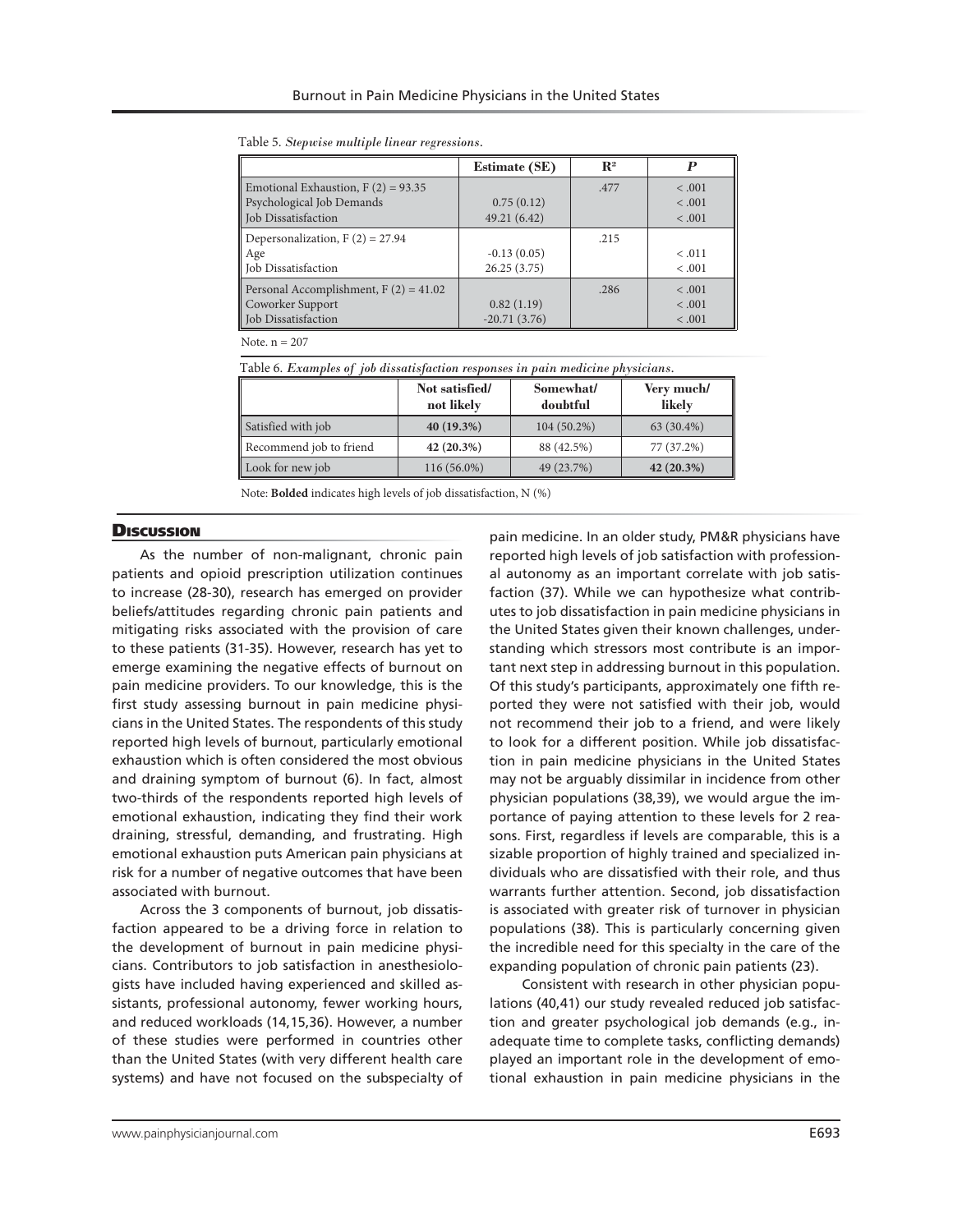United States. For depersonalization, consistent with prior research on burnout (42), age was an important factor such that older physicians reported lower levels of depersonalization. Previous authors have hypothesized that older physicians may have reduced levels of burnout due to developed self-efficacy within their roles and greater awareness of the potential risk factors for developing burnout (42). Across other physician populations, perceived individual and institutional support have been important in the development of personal accomplishment (43-45). For personal accomplishment, when pain medicine physicians in the United States feel supported by those in their workplace and are satisfied with their job, they also report greater feelings of empathy and efficacy in caring for their patients. For pain medicine physicians, efforts to encourage a collegial environment may help to encourage feeling successful in their roles.

Job insecurity and decisional authority have historically displayed strong relationships with the development of burnout (46,47). In this study, despite these 2 factors individually correlating with burnout, job insecurity and decisional authority were not significant in the overall models. This could be attributed to any number of factors, but is likely due to job dissatisfaction in pain medicine physicians in the United States having a much stronger relationship with burnout as illustrated in all 3 regression models. In other words, based upon the results of this study, job dissatisfaction appears to be an important element in the development of burnout in pain medicine physicians in the United States and to such an extent as to surpass other potential contributors.

Studies have been published examining the effects of interventions on burnout in the individual (48-50). However, experts in burnout research outline the need for interventions targeting more than the individual at risk but also institutional contributors to burnout (51). For example, an intervention entitled Civility, Respect, and Engagement at Work (CREW) has been implemented across large hospital systems and has shown improvements in burnout among providers which was sustained 12 months post-intervention (52-54). Additionally, when providers work well together, there can also be improved outcomes for patients as indicated from research on multidisciplinary care models for chronic pain patients (55-57).

All research has limitations and future directions. First, the response rate was surprisingly low and we

cannot be certain there is not a response bias. We cannot be sure that this sample is representative of all pain medicine physicians in the United States or that those who responded to the survey had different levels of burnout than those who did not participate. We are not entirely clear as to why the response rate was so low and more so than prior samples of physicians (58), though surely partially attributable to technological barriers. We also do not know whether other recruitment strategies would have resulted in a different cross-section of pain medicine physicians. We intend to continue to evaluate our strategies for recruitment in the future. However, despite the low response rate and possible response bias, prior research with physicians indicate higher response rates have not resulted in reduced response biases (58,59). Second, the crosssectional design does not allow us to study burnout over time. Longitudinal-style data collection will be important for future research to examine how burnout develops over time (8). Despite these limitations, this is the first study on burnout in a national sample of pain medicine physicians, which should lead to necessary and important future dialogue and study.

#### **CONCLUSION**

In conclusion, pain medicine physicians in the United States reported a high incidence of emotional exhaustion. Job dissatisfaction appears to be the leading agent in the development of all 3 components of burnout in this sample. Future research will need to continue to examine contributors to job dissatisfaction and burnout in pain medicine physicians, including the negative effects of burnout. This knowledge shall serve to limit the occurrence of burnout and help to develop treatment strategies.

#### Acknowledgments

The authors would like to acknowledge Michelle Jankowski, M.S., for her assistance in performing the analyses. We would also like to acknowledge David Tonkin, M.D., for his assisting with establishing recruitment protocols. We would also like to thank the American Society of Interventional Pain Physicians for their invaluable assistance with recruitment of participants for this study.

Institutional Review Board: Henry Ford Health System Research Administration, Institutional Review Board approval No. 7931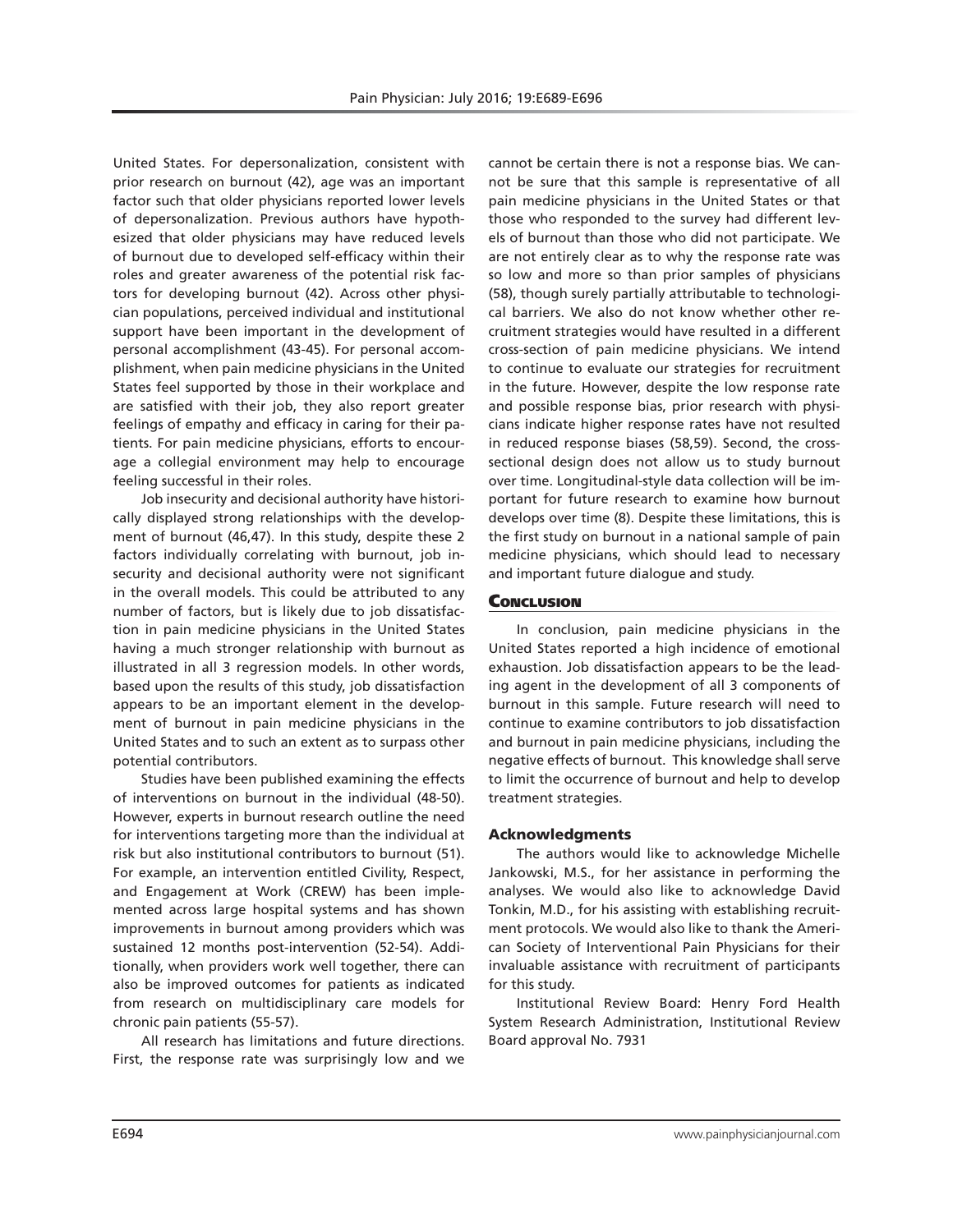#### **REFERENCES**

- Halbesleben JR, Rathert C. Linking physician burnout and patient outcomes: Exploring the dyadic relationship between physicians and patients. *Health Care Management Review* 2008; 33:29-39.
- Dewa CS, Loong D, Bonato S, Thanh NX, Jacobs P. How does burnout affect physician productivity? A systematic literature review. *BMC Health Services Research*  2014; 14:325.
- Karasek R. Job demands, job decision 14. latitude, and mental strain: Implications for job redesign. *Administrative Science Quarterly* 1979; 24:285-307.
- Nathan JI. Chronic pain treatment: A high moral imperative with offsetting personal risks for the physician  $-$  a med-  $15$ . ical student's perspective. *Pain Practice*  2009; 9:155-163.
- 5. Luchman JN, Gonzalez-Morales MG. Demands, control, and support: A metaanalytic review of work characteristics interrelationships. *Journal of Occupational Health Psychology* 2013; 18:37-52.
- 6. Maslach C, Schaufeli WB, Leiter MP. Job burnout. *Annual Review of Psychology*  2001; 52:397-422.
- Shanafelt TD, Boone S, Tan L, Dyrbye LN, Sotile W, West CP, Sloan J, Oreskovich MR. Burnout and satisfaction with worklife balance among US physicians relative to the general US population. *Arch Intern Med* 2012; 172:1377-1385.
- 8. Shanafelt TD, Balch CM, Bechamps G, Russell T, Byrbye L, Satele D, Collicott P, 19. Novotny PJ, Sloan J, Freischlag J. Burnout and medical errors among American surgeons. *Annals of Surgery* 2010; 251:995-1000.
- 9. Rama-Maceiras P, Jokinen J, Kranke P. Stress and burnout in anaesthesia: A real world problem? *Current Opininion in Anaesthesiology* 2015; 28:151-158.
- 10. Li Calzi S, Farinelli M, Ercolani M, Alianti M, Manigrasso V, Taroni AM. Physical rehabilitation and burnout: Different aspects of the syndrome and comparison between healthcare professionals involved. *Eurapa Medicophysica* 2006; 42:27-36.
- 11. De Oliveira GS, Jr., Almeida MD, Ahmad 22. S, Fitzgerald PC, McCarthy RJ. Anesthesiology residency program director burnout. *Journal of Clinical Anesthesia* 2011; 23:176-182.
- 12. Lederer W, Kinzl JF, Trefalt E, Traweger C, Benzer A. Significance of working con-

ditions on burnout in anesthetists. *Acta Anaesthesiologica Scandinavica* 2006; 50:58-63.

- 13. Lindfors PM, Heponiemi T, Meretoja OA, Leino TJ, Elovainio MJ. Mitigating on-call symptoms through organizational justice and job control: A cross-sectional study among Finnish anesthesiologists. *Acta Anaesthesiologica Scandinavica* 2009; 53:1138-1144.
	- Lindfors PM, Meretoja OA, Toyry SM, Luukkonen RA, Elovainio MJ, Leino TJ. Job satisfaction, work ability and life satisfaction among Finnish anaesthesiologists. *Acta Anaesthesiologica Scandinavica*  2007; 51:815-822.
	- Kluger MT, Bryant J. Job satisfaction, stress and burnout in anaesthetic technicians in New Zealand. *Anaesthesia and Intensive Care* 2008; 36:214-221.
- 16. Kawasaki K, Sekimoto M, Ishizaki T, Imanaka Y. Work stress and workload of full-time anesthesiologists in acute care hospitals in Japan. *Journal of Anesthesia*  2009; 23:235-241.
	- Baron R, Binder A, Wasner G. Neuropathic pain: Diagnosis, pathophysiological mechanisms, and treatment. *Lancet Neurology* 2010; 9:807-819.
	- Tunks ER, Crook J, Weir R. Epidemiology of chronic pain with psychological comorbidity: Prevalence, risk, course, and prognosis. *Canadian Journal of Psychiatry*  2008; 53:224-234.
	- Turk DC, Swanson KS, Gatchel RJ. Predicting opioid misuse by chronic pain patients: A systematic review and literature synthesis. *Clinical Journal of Pain*  2008; 24:497-508.
- 20. Turk DC. Clinical effectiveness and costeffectiveness of treatments for patients with chronic pain. *Clinical Journal of Pain*  2002; 18:355-365.
	- Von Korff M, Crane P, Lane M, Miglioretti DL, Simon G, Saunders K, Stang P, Brandenburg N, Kessler R. Chronic spinal pain and physical-mental comorbidity in the United States: Results from the national comorbidity survey replication. *Pain* 2005; 113:331-339.
	- Edlund MJ, Martin BC, Devries A, Fan MY, Braden JB, Sullivan MD. Trends in use of opioids for chronic noncancer pain among individuals with mental health and substance use disorders: The TROUP study. *Clinical Journal of Pain*  2010; 26:1-8.
- 23. Freburger JK, Holmes GM, Agans RP, Jackman AM, Darter JD, Wallace AS, Castel LD, Kalsbeek WE, Carey TS. The rising prevalence of chronic low back pain. *Arch Intern Med* 2009; 169:251-258.
- 24. Leijon O, Wahlstrom J, Mulder M. Prevalence of self-reported neck-shoulderarm pain and concurrent low back pain or psychological distress: Time-trends in a general population, 1990-2006. *Spine* 2009; 34:1863-1868.
- 25. Karasek R, Brisson C, Kawakami N, Houtman I, Bongers P, Amick B. The Job Content Questionnaire (JCQ): An instrument for internationally comparative assessments of psychosocial job characteristics. *Journal of Occupational and Health Psychology* 1998; 3:322-355.
- 26. Maslach C, Jackson SE, Leiter MP. *Maslach Burnout Inventory.* Third edition. Scarecrow Education, Lanham, MD, 1997.
- 27. Karasek R. *Job Content Questionnaire and User's Guide.* University of Massachusetts, Lowell, MA, 1985.
- 28. Atluri S, Sudarshan G, Manchikanti L. Assessment of the trends in medical use and misuse of opioid analgesics from 2004 to 2011. *Pain Physician* 2014; 17:E119-E128.
- 29. Joranson DE, Ryan KM, Gilson AM, Dahl JL. Trends in medical use and abuse of opioid analgesics. *JAMA* 2000; 283:1710- 1714.
- 30. Reid MC, Engles-Horton LL, Weber MB, Kerns RD, Rogers EL, O'Connor PG. Use of opioid medications for chronic noncancer pain syndromes in primary care. *Journal of General Internal Medicine* 2002; 17:173-179.
- 31. Starrels JL, Wu B, Peyser D, Fox AD, Batchelder A, Barg FK, Armsten JH, Cunningham CO. It made my life a little easier: Primary care providers' beliefs and attitudes about using opioid treatment agreements. *Journal of Opioid Management* 2014; 10:95-102.
- 32. Kavukcu E, Akdeniz M, Avci HH, Altug M, Oner M. Chronic noncancer pain management in primary care: Family medicine physicians' risk assessment of opioid misuse. *Postgraduate Medicine*  2015; 127:22-26.
- 33. Canada RE, DiRocco D, Day S. A better approach to opioid prescribing in primary care. *J Fam Pract* 2014; 63:E1-E8.
- 34. Chelimsky TC, Fischer RL, Levin JB,